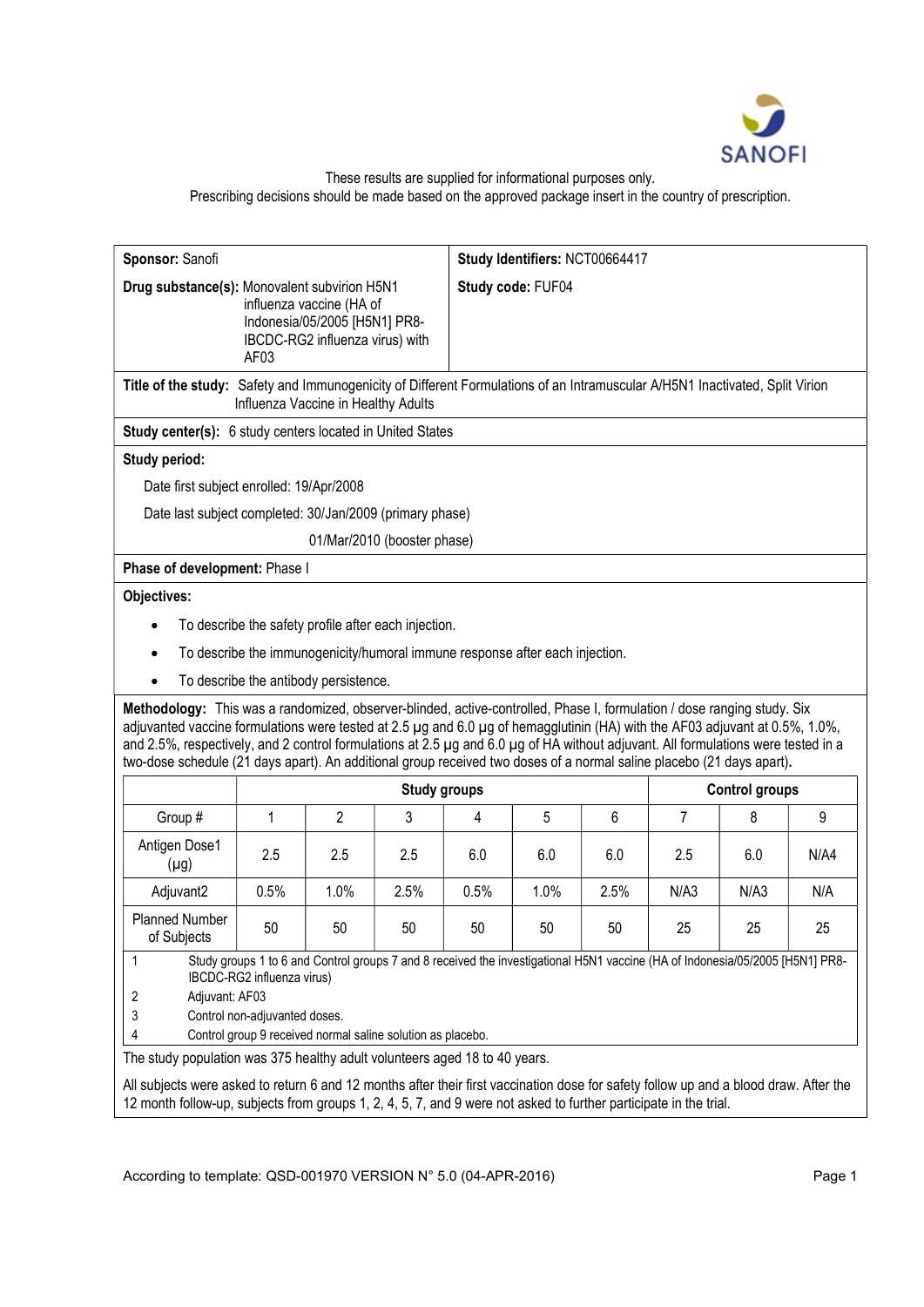

| Number of subjects:                                                                                                                                                                                          | Planned: 375                                                                                                                                                                                                                                                         |  |  |  |  |  |
|--------------------------------------------------------------------------------------------------------------------------------------------------------------------------------------------------------------|----------------------------------------------------------------------------------------------------------------------------------------------------------------------------------------------------------------------------------------------------------------------|--|--|--|--|--|
|                                                                                                                                                                                                              | Randomized: 375                                                                                                                                                                                                                                                      |  |  |  |  |  |
|                                                                                                                                                                                                              | Treated: 372                                                                                                                                                                                                                                                         |  |  |  |  |  |
| Evaluated:                                                                                                                                                                                                   |                                                                                                                                                                                                                                                                      |  |  |  |  |  |
|                                                                                                                                                                                                              | Safety: 372                                                                                                                                                                                                                                                          |  |  |  |  |  |
| Diagnosis and criteria for inclusion:                                                                                                                                                                        |                                                                                                                                                                                                                                                                      |  |  |  |  |  |
| <b>Inclusion Criteria</b>                                                                                                                                                                                    |                                                                                                                                                                                                                                                                      |  |  |  |  |  |
| 1) Healthy adult aged 18 to 40 years on the day of inclusion                                                                                                                                                 |                                                                                                                                                                                                                                                                      |  |  |  |  |  |
| 2) Provides signed informed consent prior to study procedures                                                                                                                                                |                                                                                                                                                                                                                                                                      |  |  |  |  |  |
|                                                                                                                                                                                                              | 3) Able to attend all scheduled visits and comply with all trial procedures                                                                                                                                                                                          |  |  |  |  |  |
|                                                                                                                                                                                                              | 4) For a woman of child-bearing potential, avoid becoming pregnant (use of an effective method of contraception or abstinence)<br>for at least 4 weeks prior to the first vaccination, until at least 4 weeks after last vaccination                                 |  |  |  |  |  |
| <b>Exclusion criteria</b>                                                                                                                                                                                    |                                                                                                                                                                                                                                                                      |  |  |  |  |  |
| 1) Known systemic hypersensitivity to any of the vaccine components or history of a life-threatening reaction to the standard-dose<br>Fluzone® vaccine or to a vaccine containing any of the same substances |                                                                                                                                                                                                                                                                      |  |  |  |  |  |
|                                                                                                                                                                                                              | 2) For a woman of child-bearing potential, known pregnancy or positive serum/urine pregnancy test                                                                                                                                                                    |  |  |  |  |  |
| 3) Breast feeding woman                                                                                                                                                                                      |                                                                                                                                                                                                                                                                      |  |  |  |  |  |
| preceding the (first) trial vaccination                                                                                                                                                                      | 4) Participation in another clinical trial investigating a vaccine, drug, medical device, or a medical procedure in the 4 weeks                                                                                                                                      |  |  |  |  |  |
|                                                                                                                                                                                                              | 5) Planned participation in another clinical trial during the present trial period                                                                                                                                                                                   |  |  |  |  |  |
|                                                                                                                                                                                                              | 6) Known or suspected congenital or acquired immunodeficiency, immunosuppressive therapy such as anti-cancer chemotherapy<br>or radiation therapy within the preceding 6 months, oral, parenteral, or inhaled steroids                                               |  |  |  |  |  |
| requirements of the protocol                                                                                                                                                                                 | 7) Has an acute or chronic medical illness or any condition that would, in the opinion of the site investigator, place the subject at<br>an unacceptable risk of injury or would interfere with the evaluation of responses or render the subject unable to meet the |  |  |  |  |  |
| procedures                                                                                                                                                                                                   | 8) Known or suspected current alcohol abuse or drug addiction that may interfere with the subject's ability to comply with trial                                                                                                                                     |  |  |  |  |  |
| 9) History of receipt of blood or immunoglobulin or other blood-derived products within the 3 months prior to enrollment in this<br>study that might interfere with the assessment of immune response        |                                                                                                                                                                                                                                                                      |  |  |  |  |  |
|                                                                                                                                                                                                              | 10) Receipt of any vaccine in the 4 weeks preceding the first trial vaccination                                                                                                                                                                                      |  |  |  |  |  |
| 11) Planned receipt of any vaccine in the 4 weeks preceding or following any trial vaccination                                                                                                               |                                                                                                                                                                                                                                                                      |  |  |  |  |  |
|                                                                                                                                                                                                              | 12) Known Human Immunodeficiency Virus (HIV), HBs antigen, or Hepatitis C seropositivity                                                                                                                                                                             |  |  |  |  |  |
| 13) Personal or family history of Guillain-Barré Syndrome                                                                                                                                                    |                                                                                                                                                                                                                                                                      |  |  |  |  |  |
|                                                                                                                                                                                                              | 14) Thrombocytopenia, bleeding disorder or anticoagulants in the 3 weeks preceding inclusion contraindicating IM vaccination                                                                                                                                         |  |  |  |  |  |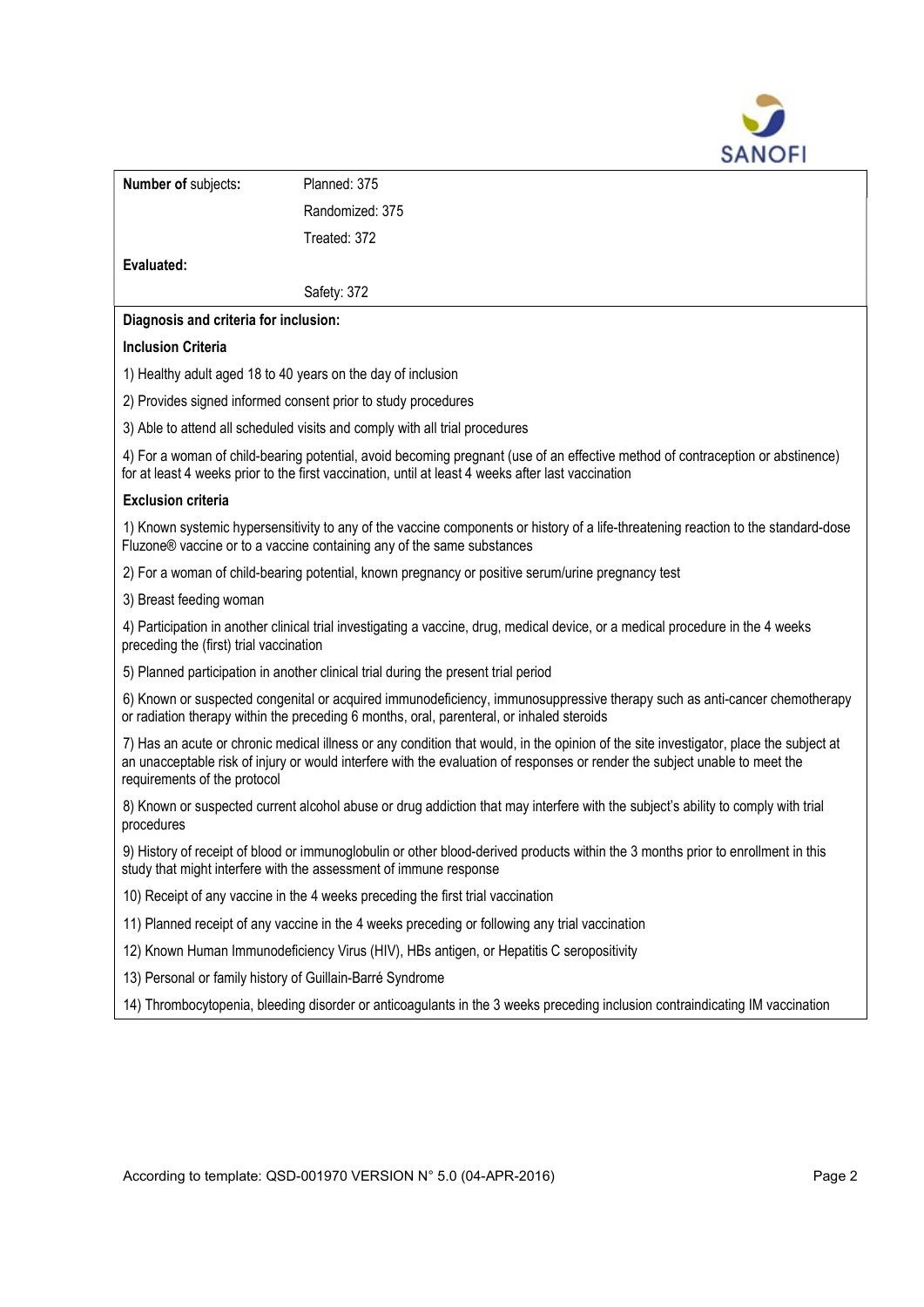

15) Active neoplastic disease or a history of any hematologic malignancy

16) Previous participation in a pandemic flu trial

17) History of H5N1 infection or exposure to presumed/confirmed H5N1 human/animal cases

18) Known seizure/epilepsy history and/or taking anti-seizure medication

19) Receipt of psychiatric drugs. Subjects receiving a single antidepressant drug and stable for at least 3 months prior to enrollment, without decompensating symptoms will be allowed to enroll in the study

20) Subject deprived of freedom by an administrative or court order, or in an emergency setting, or hospitalized without his/her consent

### Temporary Exclusion Criteria:

A prospective subject should not be included in the study until the following conditions and/or symptoms are resolved

21) Acute febrile illness, including an oral temperature greater than ≥ 99.5  $F$  (≥ 37.5 C), within 24 hours prior to vaccination

22) Signs and symptoms of an acute infectious respiratory illness

23) Received antibiotics therapy within 72 hours preceding the trial vaccination (excluding drops or topical)

24) Receipt of any allergy shots and/or seasonal allergy medication in the 7-day period prior to enrollment (vaccination), or scheduled to receive any allergy shots and/or seasonal allergy medication in the 7-day period after enrollment (vaccination). Subjects should be enrolled in the trial only if their allergy shots are given on a stable schedule outside the 7-day periods pre- and post-vaccination.

### Study treatments

Investigational medicinal product(s): Monovalent subvirion H5N1 influenza vaccine (HA of Indonesia/05/2005 [H5N1] PR8- IBCDC-RG2 influenza virus) with AF03

Formulation: Liquid - single dose vials of pandemic influenza vaccine and PBS solution.

Route(s) of administration: Intramuscular (IM) injected into the deltoid area

Dose regimen: Two injections

Noninvestigational medicinal product(s): Monovalent subvirion H5N1 influenza vaccine (HA of Indonesia/05/2005 [H5N1] PR8 IBCDC-RG2 influenza virus)

Formulation: Liquid - single dose vials of pandemic influenza vaccine and Phosphate Buffered Saline (PBS) solution.

Route(s) of administration: IM injected into the deltoid area.

Dose regimen: Two injections

Noninvestigational medicinal product(s): Placebo-normal saline (NS)

Formulation: NS solution

Route(s) of administration: IM injected into the deltoid area.

Dose regimen: Two injections.

Noninvestigational medicinal product(s): Monovalent Subvirion H5N1 influenza vaccine A/Bar-Headed Goose/Qinghai Lake/1A/05 (163222)(H5N1)

Formulation: Liquid - single dose vials of pandemic influenza vaccine and PBS solution.

Route(s) of administration: IM injected into the deltoid area.

Dose regimen: Two injections.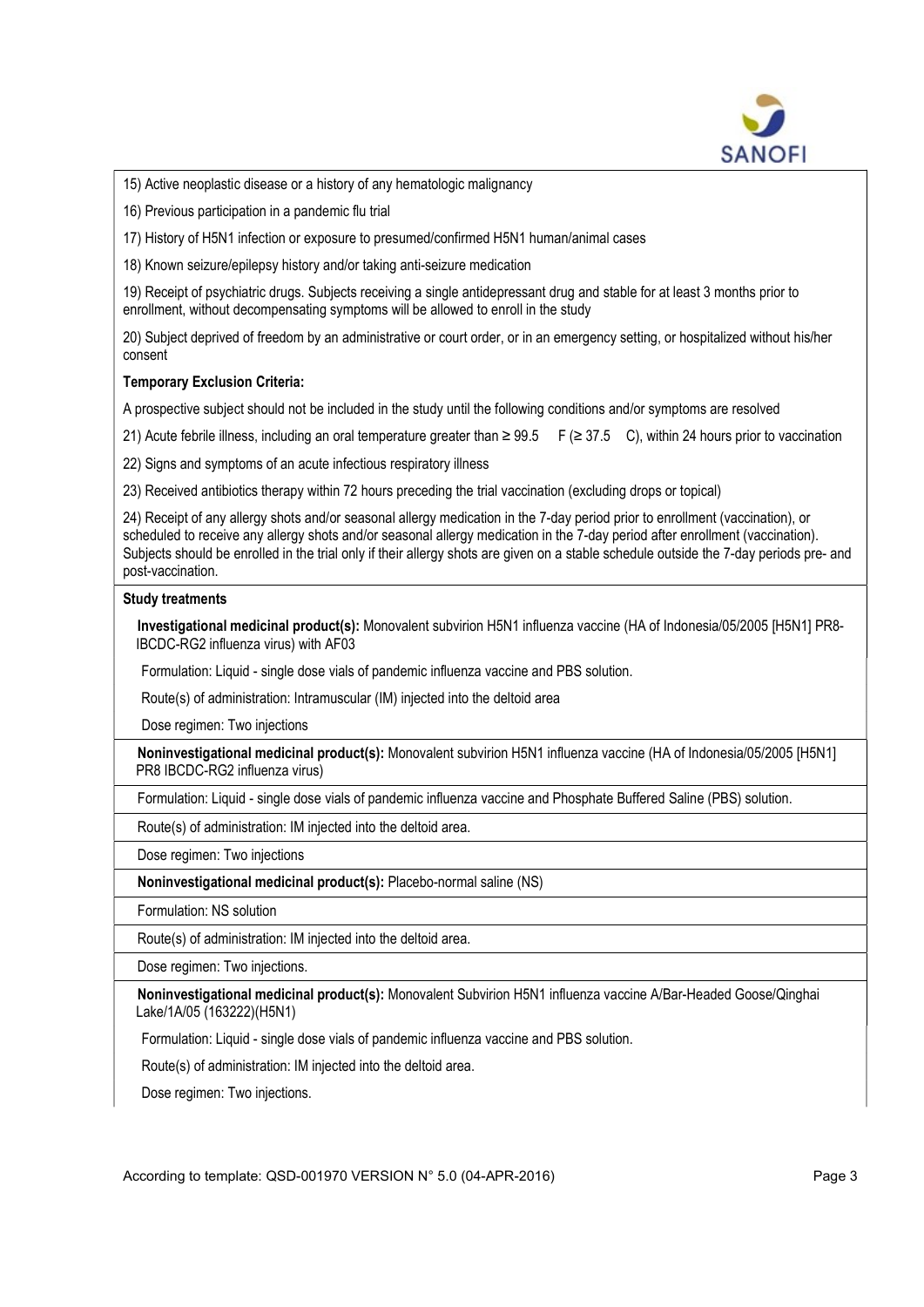

# Duration of treatment: 2 days

Duration of observation: The duration of each subject's participation in the trial was approximately 12 months for subjects in groups 1, 2, 4, 5, 7, and 9 and approximately 21 months for subjects in groups 3, 6, and 8.

## Criteria for evaluation:

Safety:

- Occurrence, nature (Medical Dictionary for Regulatory Activities [MedDRA] preferred term [PT]), duration, intensity, action taken, and relationship to vaccine of any unsolicited systemic adverse events (AEs) reported in the 30 minutes after each vaccination.
- Occurrence, time to onset, number of days of occurrence, action taken, and intensity of solicited (prelisted in the subject's diary and electronic case report form [eCRF]) injection site and systemic reactions occurring up to 7 days after each vaccination.
- Occurrence, nature (MedDRA preferred term), time to onset, duration, intensity, action taken, and relationship to vaccine (for systemic AEs only) of unsolicited (spontaneously reported) AEs occurring up to 21 days after each vaccination.
- Occurrence, nature (MedDRA PT), time to onset, duration, intensity, relationship to vaccine, seriousness criteria, and outcome of serious adverse events (SAEs) throughout the trial (up to 6 months post-booster vaccination).

## Immunogenicity:

## Two-dose schedule response:

Antibody (Ab) titers against the A/H5N1 strain were expressed as described below:

 Anti-Hemagglutination (anti-HA) Ab titers obtained on Day 0 (D0), D21, and D42 were performed using the hemagglutination inhibition (HAI) assay using horse erythrocytes (HIH) for all subjects. The following endpoints were derived:

Individual titers ratios D21/D0, D42/D0, and D42/D21

Titer ≥ 40\* (1/dil) on D0, D21, and D42

Significant increase of titer (titer ≥ 10 [1/dil] on D0 and ≥ 4-fold increase of the titer after injection) or a seroconversion rate (titer < 10 [1/dil] at D0 and post-injection titer  $\geq$  40 [1/dil]) at D21, and D42

Detectable Abs (titer  $\geq 10^{*}$  [1/dil]) on D0, D21, and D42

Note:  $*A$  titer ≥ 40 (1/dil) is considered as the seroprotective level.

Seroneutralization (SN Method) Ab titers obtained on D0, D21, and D42. The following endpoints were derived:

Individual titers ratios D21/D0, D42/D0, and D42/D21

4-fold increase of titers from D0 to D21 and to D42

Detectable Abs (titer  $\geq$  10 [1/dil]) on D0, D21, and D42

Cross-reactivity at D42: Ab titers against other A/H5N1 strain(s) from other clade(s) were performed (using the HIH and SN methods) to assess cross-reactivity

Ab persistence:

Ab titers obtained at Month 6 (M6, D180) and M12 (D365) (for all subjects), at M15 (D456) and 6 months post-booster (M21 [D636]) (for Subjects in groups 3, 6, and 8 only).

Detectable Abs (for HIH and SN methods: titer ≥ 10 [1/dil])

Anti-HA Ab (HIH method) titer ≥ 40 (1/dil)

Neutralizing Ab (SN method) titer ≥ 20 (1/dil) ≥ 40 (1/dil)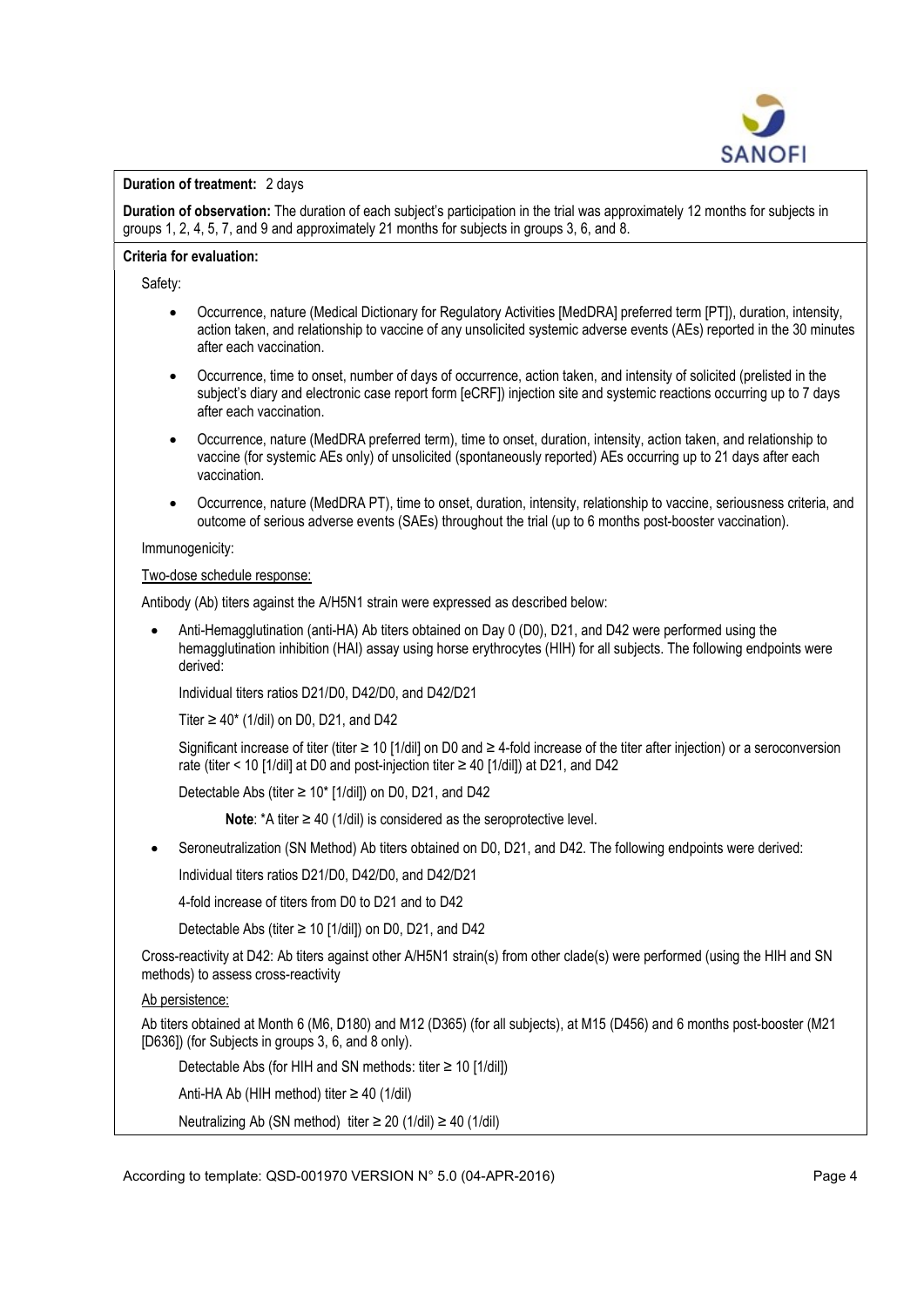

Booster injection response (for Subjects in groups 3, 6, and 8 only):

Ab titers against the A/H5N1 strain after booster injection will be expressed as described below:

 Anti-HA Ab titers (HIH method) obtained at Visit 6 (V06, D456, pre-booster vaccination), V07 (D464, 8 days post-booster vaccination), and V08 (D477, 21 days post-booster vaccination). The HIH assay was performed for all subjects. The following endpoints were derived:

Individual titers ratios V07/V06, and V08/V06

Titer  $\geq 40^*$  (1/dil) on V06, V07, and V08

Significant increase of titer (titer ≥ 10 [1/dil] at V06 and ≥ 4-fold increase of the titer after injection) or a seroconversion rate (titer < 10 [1/dil] at V06 and post-injection titer ≥ 40 [1/dil]) at V07 and V08

Detectable Abs (titer ≥ 10\* [1/dil]) on V06, V07, and V08

 SN Ab titers obtained at V06 (D456, pre-booster vaccination), V07 (D464, 8 days post-booster vaccination), and V08 (D477, 21 days post-booster vaccination). The following endpoints were derived: Individual titers ratios V07/V06, and V08/V06

4-fold increase of titers from V06 to V07, and to V08

Detectable Abs (titer ≥ 10 [1/dil]) on V06, V07, and V08

Cross-reactivity was assessed at D456 (pre-booster vaccination), D464 (8 days after the booster vaccination), and D477 (21 days after the booster vaccination), using the HIH and SN methods against other A/H5N1 strain(s) from other clade(s).

### Statistical methods:

This was a Phase I dose-ranging study and was not designed to test a specific hypothesis. Rather, it was intended to examine the safety of this vaccine and to achieve initial estimates of its dose-dependent immune response for future investigations.

## Sample size rationale:

The overall study cohort (N = 375) provided a probability of approximately 98% of detecting any adverse events (AE) with an incidence of 1% in the study, 95% for the pooled adjuvanted group (N=300), 78% for either of the 2.5 µg pooled adjuvanted group or the 6.0 µg pooled adjuvanted group (N=150), and 53% for the pooled non-adjuvanted group (N=75).

### Summary:

# Population characteristics:

### Demographics:

Primary Series:

In general, the demographics were comparable among study groups. In terms of sex, the majority of study groups had a lower number of males than females per group (ranged from 32.7 [16/49] to 65.3% [32/49] of male subjects and from 34.7% [17/49] to 67.3% [33/49] of female subjects).

The mean age of the subjects in each group at enrollment ranged from 26.9 to 31.9 years, with subjects aged a minimum and maximum of 18.0 and 40.0 years, respectively.

Most subjects in each group were Caucasian (45.8% [11/24] to 68.6% [35/51]), followed by Hispanic (19.2% [5/26] to 29.2% [7/24]); Asian, Black, American Indian or Alaska Native, and Other races constituted the remainder of the safety analysis set.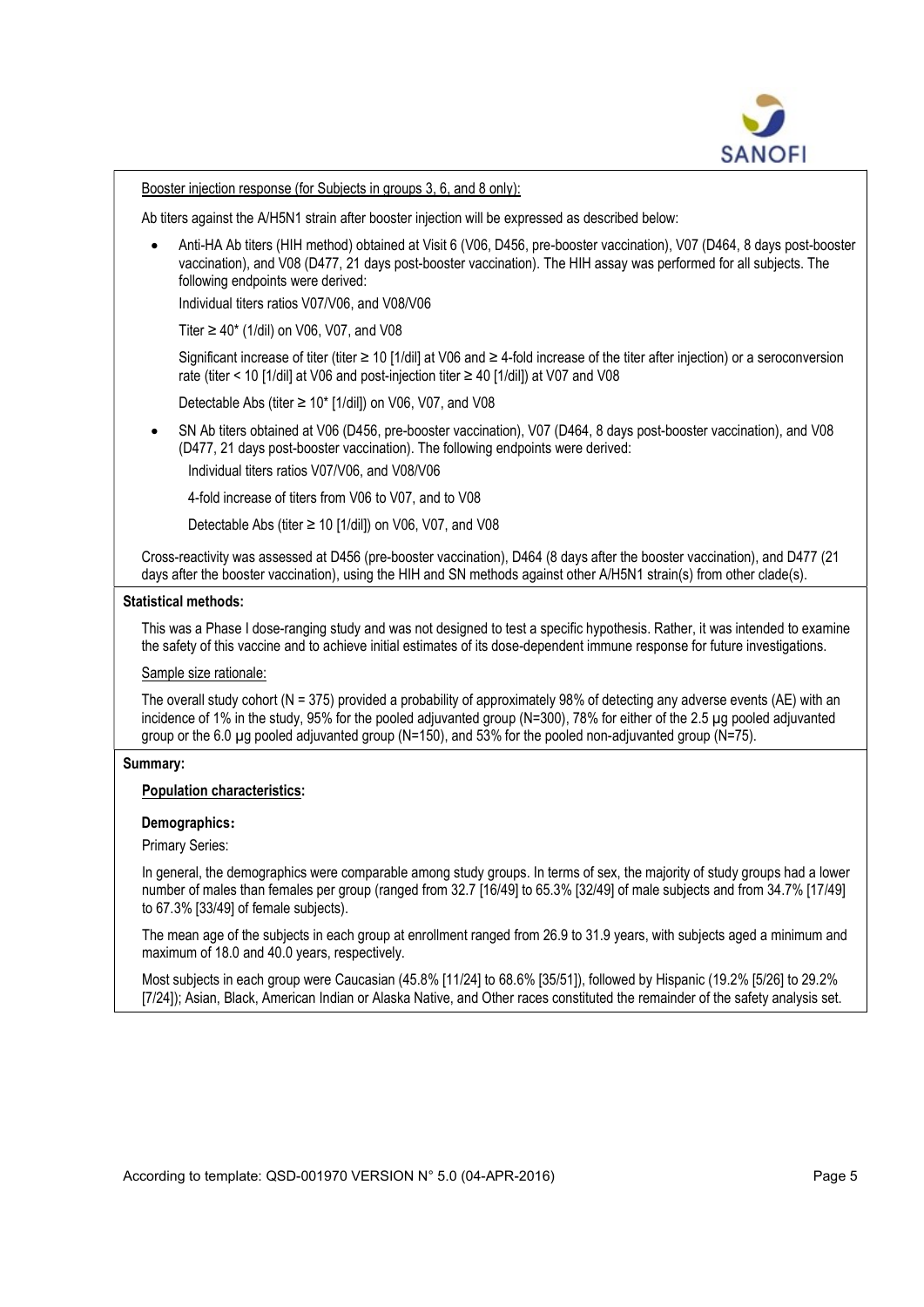

## Booster Phase:

In general, the majority of study groups had a lower number of males than females per group (ranged from 32.3% [10/31] to 47.1% [8/17] of male subjects and from 52.9% [9/17] to 67.7% [21/31] of female subjects).

The mean age of the subjects in each group at enrollment ranged from 29.2 to 31.3 years, with subjects aged a minimum and maximum of 20.0 and 42.0 years, respectively.

Most subjects in each group were Caucasian.

### Disposition:

Primary Series

A total of 375 subjects (49 to 52 subjects per adjuvanted group and 24 to 26 subjects per control group) were enrolled at 6 sites between 19 April 2008 and 09 May 2008 and randomized to one of the nine study groups.

Among the 375 subjects who were randomized, a total of 372 subjects received at least one vaccination and were included in the safety analysis set: 372 subjects received Dose 1 and 343 subjects received Dose 2.

### Booster Phase

There were 30 (57.7%), 33 (66.0%), and 18 (69.2%) subjects who returned to receive a booster dose of 3.8 µg/2.5%, 7.5 µg/2.5%, and 7.5 µg, respectively.

## Reasons for withdrawal

### Primary Series:

A total of 332 subjects completed the study up to the D42 visit (40 [81.6%] to 47 [94.0%] subjects in each adjuvanted group and 21 [84.0%] to 25 [96.2%] subjects in each control group).

The most frequently reported reason for discontinuation among all study groups was due to non compliance with the protocol, reported for 15 subjects (0.0% to 8.2% [4/49] of subjects per group); followed by adverse events, lost to follow-up, and voluntary withdrawal not due to an AE, reported for ≤ 3 subjects per group (0.0% to 6.1% [3/49] subjects per group); no discontinuations were due to an SAE.

# Booster Phase:

The majority of subjects in all study groups completed the trial: 29 (96.7%), 28 (90.3%), and 15 (88.2%) subjects from the 3.8 µg/2.5% group, 7.5 µg/2.5% group, and 7.5 µg group, respectively. The most frequently reported reason for subject withdrawal was due to lost to follow-up or voluntary withdrawal (not due to AE).

## Deviations:

## Primary Series:

A total of 91 subjects had at least one protocol deviation affecting statistical analyses during the primary phase and, therefore, were excluded from the Per-Protocol Analysis Set (PPAS).

In general, the incidence of protocol deviations was evenly distributed among study groups. The most common deviation was subjects with visit out of window, reported by 41 subjects (3.8% [2/52] to 26.9% [7/26] of subjects); followed by subjects who did not receive both vaccines, reported by 32 subjects (0.0% to 16.0% [8/50] of subjects). Subjects who did not meet entry criteria and subjects with other protocol violations were each reported by a total of 17 and 9 subjects among all groups before the booster phase.

# Booster Phase:

The majority of subjects with protocol deviations had visits out of window for the blood draws. These subjects were still included in the full analysis set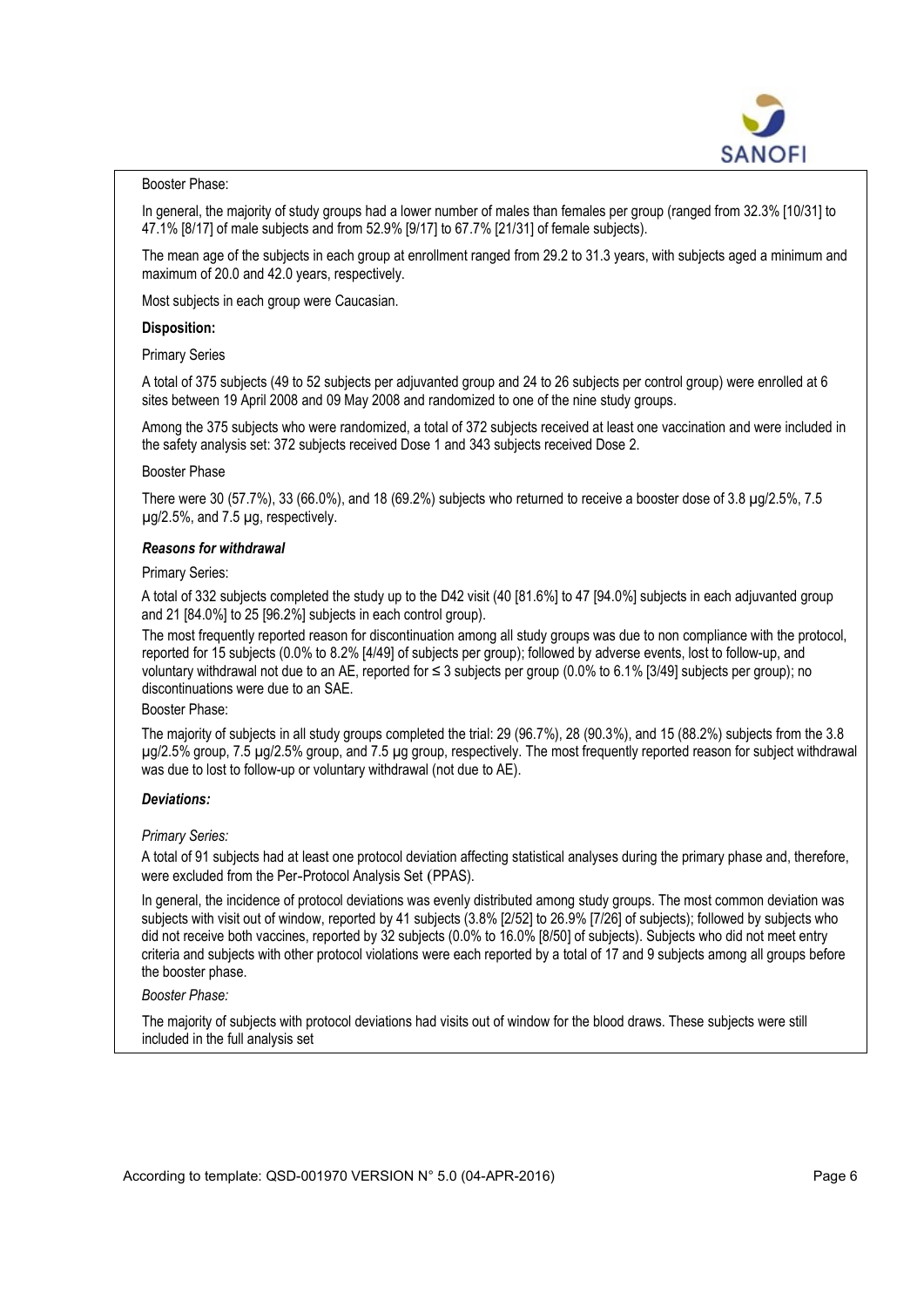

### Randomization/Vaccination Administration Errors

#### Primary Series:

Three subjects were randomized and did not receive any injection (One subject in the 2.5 µg/0.5% group and two subjects in the 2.5  $\mu$ g/2.5% group), and one subject was randomized to the 6.0  $\mu$ g/2.5% group, but received the 2.5  $\mu$ g/2.5% vaccine at Vaccination 1 and 2.

### Booster Phase:

There was 1 subject randomized to the 7.5 µg/2.5% group, however received a booster dose of 3.8 µg/2.5%, as this subject had received the 2.5  $\mu$ g/2.5% dose in the primary series.

### Safety results:

#### Immediate adverse events (AEs)

There were no AEs observed within 30 minutes after injections for any subject in this study.

# Solicited Reactions Between D0 and D7 After Each Injection:

Solicited Injection Site Reactions:

#### Primary Series:

In general, the percentages of subjects reporting at least one solicited injection site reaction were higher in the adjuvanted groups than in the control groups; and, regardless of antigen strength, increasing adjuvant amount led to increased injection site reactions. While patterns observed after Injection 2 were similar to those after Injection 1, the percentages of reactions in the adjuvanted groups were higher after Injection 1 (52.2% [24/46] to 83.7% [41/49] of subjects) than after Injection 2 (33.3% [14/42] to 68.3% [28/41]); and percentages for the control groups were similar after Injections 1 and 2 (30.4% [7/23] to 34.6% [9/26], and 19.0% [4/21] to 37.5% [9/24], respectively).

For all study groups, the most frequently reported solicited injection site reaction after either injection was injection site pain. All other solicited injection site reactions after both injections were reported by  $\leq 10$  subjects in each of the adjuvanted groups and by ≤ 6 subjects in each of the control groups. The majority of reactions were reported as Grade 1, started within 3 days of injection, lasted 1 to 3 days, and required no action to be taken. Reports of reactions present at D8 or later were rare.

## Booster Phase:

Solicited injection site reactions were reported by 71.4% (20/28), 69.2% (18/26), and 29.4% (5/17) of subjects in the 3.8 µg/2.5%, 7.5 µg/2.5%, and unadjuvanted 7.5 µg groups, respectively. The most frequently reported solicited injection site reaction for all study groups was injection site pain, reported by 71.4% (20/28), 65.4% (17/26), and 23.5% (4/17) of subjects who received 3.8 µg/2.5%, 7.5 µg/2.5%, and 7.5 µg doses, respectively. Most pain was reported as Grade 1 (all pain was Grade 1 for the 7.5 µg group), with Grade 2 pain reported by 17.9% (5/28) and 23.1% (6/26) of subjects who received 3.8 µg/2.5% and 7 5 µg/2.5% doses, respectively. No Grade 3 pain was reported.

For the adjuvanted and unadjuvanted groups, erythema, swelling and induration were reported at similar frequencies (7.1% to 19.2% of subjects). Ecchymosis was the least frequently reported reaction for all groups. Most solicited injection site reactions were reported as Grade 1. Grade 3 solicited injection site reactions were reported by 2 subjects: one subject reported erythema and the other subject reported swelling and induration.

Most solicited injection site reactions occurred between Day 0 and Day 3 and lasted 1 to 3 days. There were no solicited injection site reactions reported for 8 days or more.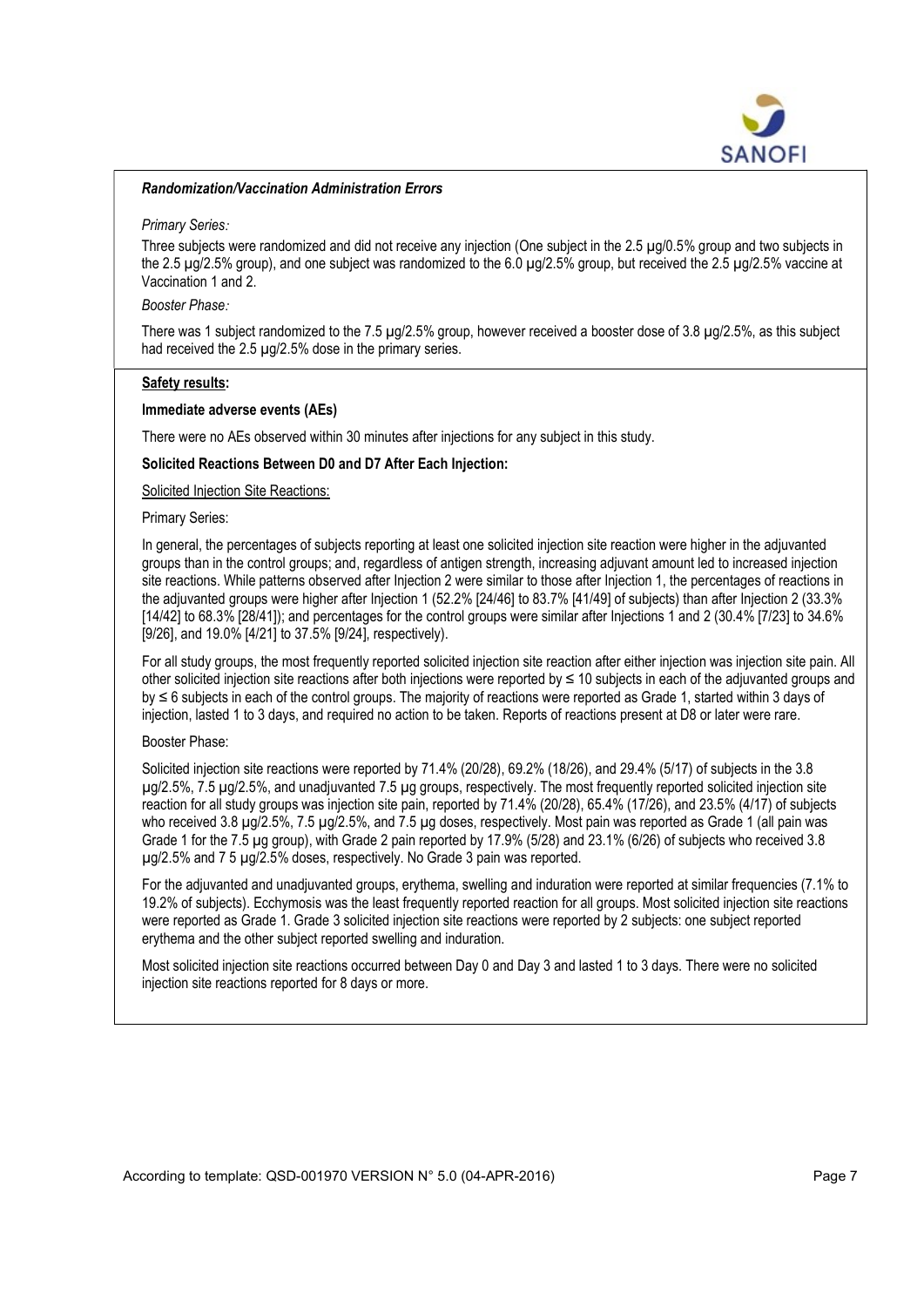

### Solicited Systemic Reactions:

## Primary Series:

Overall, the percentages of subjects experiencing at least one solicited systemic reaction were similar among the adjuvanted (53.3% [24/45] to 63.6% [28/44] of subjects) and control groups (50.0% [12/24] to 61.5% [16/26] of subjects). While patterns observed after Injection 2 were similar to those after Injection 1, the percentages of solicited systemic reactions in all groups were higher after Injection 1 than after Injection 2.

For the adjuvanted groups, headache, myalgia, and malaise were the most frequently reported solicited systemic reactions after either injection; shivering and fever were reported by  $\leq 6$  subjects in each group. For the control groups, headache and myalgia were the most frequently reported solicited systemic reactions after both injections; all other reactions were reported by ≤ 6 subjects in each group. The majority of reactions were reported as Grade 1, started within 3 days of injection, lasted 1 to 3 days, and required no action to be taken. Reports of reactions present at D8 or later were rare.

### Booster Phase:

Solicited systemic reactions were reported by 46.4% (13/28), 53.8% (14/26), and 37.5% (6/16) of subjects who received doses of 3.8 µg/2.5%, 7.5 µg/2.5%, and unadjuvanted 7.5 µg, respectively.

The most frequently reported solicited systemic reaction for subjects in the 7.5 µg/2.5% and 7.5 µg groups was headache; myalgia was the most frequently reported solicited systemic reaction by the 3.8 µg/2.5% group. Fever and shivering were the least frequently reported solicited systemic reactions (reported by ≤ 6.3% of subjects. Most solicited systemic reactions were reported as Grade 1, occurred between Day 0 and Day 3 and lasted 1 to 3 days. There were no solicited systemic reactions reported for 8 days or more.

## Unsolicited AEs between D0 to D21 After Each Injection: Primary Series

### Unsolicited Injection Site Reactions:

Overall, there was no difference between adjuvanted groups and control groups in regards to unsolicited injection site reactions. Between D0 and D21after Injection 1, three (5.9%) subjects in the 2.5 µg/2.5% group reported at least one unsolicited injection site reaction (injection site pruritus, injection site rash, and injection site erythema), all of which were Grade 1 and required no action to be taken. There were no unsolicited injection site reactions in any other adjuvanted or control groups after Injections 1 and 2.

### Unsolicited Systemic AEs:

Unsolicited systemic AE profiles were similar in all groups, in terms of percentages of subjects.

For the adjuvanted groups, unsolicited systemic AEs were reported most frequently in the system organ class (SOCs) of Respiratory, thoracic and mediastinal disorders (31 subjects total), Infections and infestations (20 subjects total), and General disorders and administration site conditions (14 subjects total), with similar numbers of subjects in each group. All unsolicited systemic AEs (by preferred term) were reported by ≤ 5 subjects in each group. For the control groups, unsolicited systemic AEs were reported by a total of ≤ 4 subjects for each SOC, and all unsolicited systemic AEs (by preferred term) were reported  $by \leq 2$  subjects in each group.

For all study groups, the majority of the reported unsolicited systemic AEs started within seven days of injection, lasted 1 to 3 days, and required either no action to be taken or medication. The majority of systemic AEs were reported as Grade 1. Those reported as Grade 3 were rare, with zero to two subjects per group. Zero to five subjects per group reported unsolicited systemic adverse reactions, the majority of which were reported as Grade 1; however, one subject in the 6.0 µg/1.0% group experienced Grade 3 myalgia (muscle pain) on Day 0, which lasted 3 days, required no action to be taken, and led to withdrawal from the study, and one subjects in the Placebo group experienced Grade 3 influenza like illness on Day 1, which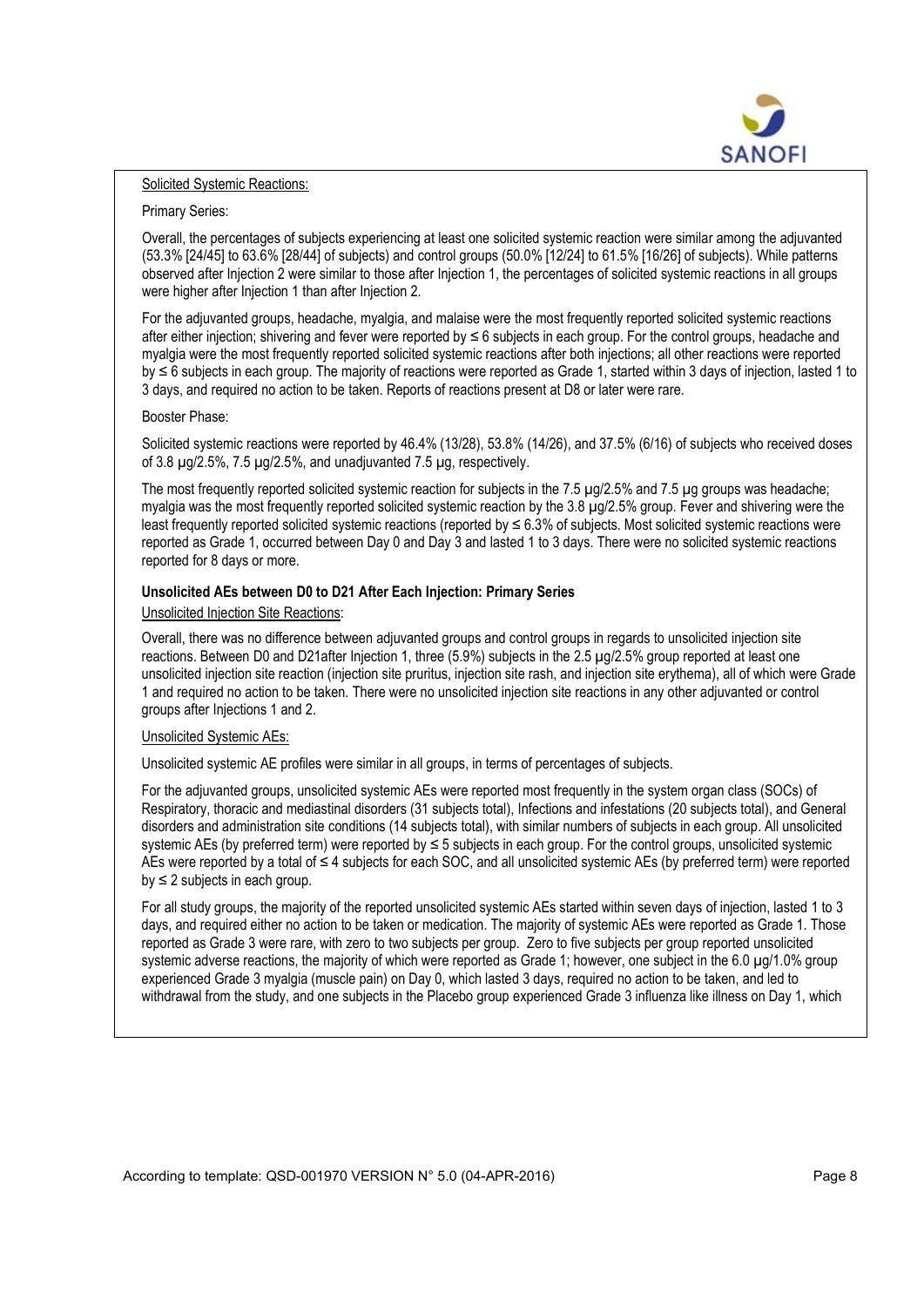

lasted 4 days and required medication.

# Unsolicited AEs between D0 to D21 After Booster

Unsolicited AEs were reported by 3.3% (1/30), 12.9% (4/31), and 17.6% (3/17) of subjects who received 3.8 µg/2.5%, 7.5  $\mu$ g/2.5%, and unadjuvanted 7.5  $\mu$ g, respectively. Of these, 3.3% (1/30) and 3.2% (1/31) of subjects in the 3.8  $\mu$ g/2.5% and 7.5 µg/2.5% groups, respectively, had unsolicited adverse reaction (ARs)

There was 1 subject in the 7.5 µg/2.5% group who reported a Grade 3 unsolicited injection site reaction (injection site warmth) that occurred on Day 1 after injection and lasted for 2 days. This unsolicited AE was considered as related to the vaccination by the investigator, and the subject took medication for this AR. This was the only subject who reported an unsolicited injection site reaction out of any group.

Most unsolicited systemic AEs were Grade 1 and were considered as unrelated to the vaccination except for 1 subject in the 3.8 µg/2.5% group who reported Grade 2 dizziness (dizzy and lightheaded) on the day of vaccination that lasted 2 days. The subject took no action for this AR and recovered. Other unsolicited systemic AEs included headache, upper abdominal pain, dyspepsia, cough, pharyngolaryngeal pain, rash, and ear infection.

# AEs Leading to Study Withdrawal:

## Primary Series:

In general, the number of subjects with unsolicited AEs leading to withdrawal within 21 days after any injections was similar among all study groups, with reports for one to two subjects within each group, with the exception of the 6.0 µg/2.5% and 6µg groups, for which there were no reports.

## Adjuvanted groups

There were six subjects in the adjuvanted groups who were withdrawn from the study due to an AE, all of which occurred after Injection 1, including:

- Two subjects in the 2.5 µg/0.5% group: one subject due to subject illness (nasopharyngitis, stuffy nose, and sore throat) and one subject due to fever, dry throat, intermittent fatigue, sweats, and decrease in appetite
- One subject in the 2.5 µg/1.0% group due to Methicillin-resistant Staphylococcus aureus (MRSA) infection requiring antibiotic therapy
- One subject in the 2.5 µg/2.5% group due to possible allergic reaction to vaccine unknown at inclusion
- One subject in the 6.0 µg/0.5% group due to weakness after first day of injection
- One subject in the 6.0 µg/1.0% group due to development of severe muscle pain and fever

## Control groups

There were two subjects in the control groups who were withdrawn from the study due to an AE, including:

- One subject in the 2.5 µg group due to cold-like symptoms
- One subject in the Placebo group due to flu-like reactions

Booster Phase:

There were no AEs leading to study withdrawal.

## SAEs:

# SAEs within 21 Days After Vaccine Injections:

During this time period, one subject in the 6.0 µg/0.5% group experienced an SAE in the SOC of injury, poisoning and procedural complications. The reported SAE was right wrist hematoma (post-operative) 15 days after Injection 2, which was considered to be unrelated to the vaccine by the Investigator. This SAE required hospitalization, and the subject recovered. There were no SAEs reported for any subject within 21 days after either injection in the remaining adjuvanted groups or control groups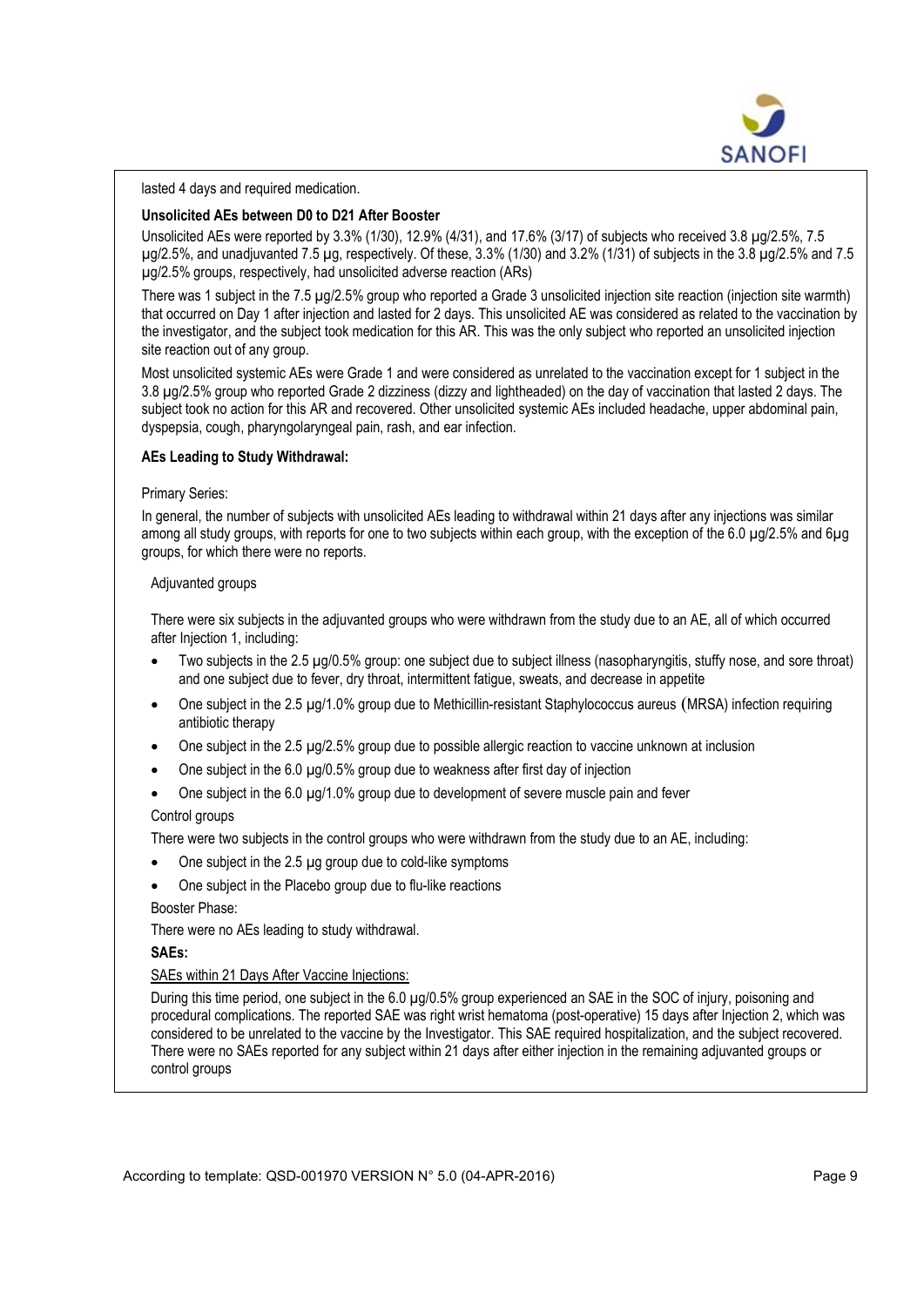

## SAEs between D42 and D180 After Vaccine Injection 1:

During this time period, a total of two subjects reported an SAE:

- One subject in the 2.5 µg/1.0% group experienced acute febrile illness 52 days after Injection 2. This SAE was considered to be unrelated to the vaccine by the Investigator, required hospitalization, and the subject recovered.
- One subject in the 2.5 µg/2.5% group experienced acute herniated lumbar disc, right L5-S1 78 days after Injection 2. This SAE was considered to be unrelated to the vaccine by the Investigator, required hospitalization, and the subject recovered.

There were no SAEs reported for any subject in the remaining adjuvanted groups or control groups.

SAEs between D180 and D365 After Vaccine Injection 1:

During this time period, 1 subject reported an SAE:

Subject 005-00043 (2.5 µg/2.5% group) experienced spontaneous abortion/fetal demise 198 days after Injection 2. This SAE was considered to be unrelated to the vaccine, and the subjected recovered.

In addition, subject 006-00004 from the 6.0 µg/1.0% group was being followed for pregnancy and experienced premature labor 376 days following Injection 1. The subject was hospitalized for this SAE. This SAE was considered to be unrelated to the vaccine, and the subjected recovered.

## Pregnancies:

A total of 13 pregnancies were reported to the Sponsor. Pregnancy outcomes were reported for 10 of the 13 cases. All subjects who reported pregnancies and for whom outcome data were available had normal babies (except 1 subject, see SAE below). Three subjects have been lost to follow-up and the outcomes of their pregnancies are unknown.

Of these, there were 3 subjects who reported non-serious AEs during their pregnancy: heartburn, elevated blood pressure, and hyperemesis. All were resolved, and 2 subjects delivered normal babies, while 1 subject's delivery outcome was not known (subject lost to follow-up). Out of these pregnancies, 2 subjects experienced SAEs as described above (spontaneous abortion/fetal demise and premature labor).

## Deaths:

There were no deaths reported for any subject in this study.

## Immunogenicity: Primary Series

At baseline (pre-vaccination D0), all subjects were H5N1 vaccine-naïve according to HIH method. Using the SN method, 1 to 2 subjects per group (2.2% to 4.3%) had seropositivity (titer ≥ 10) to H5N1 at D0 before vaccination were found in the 2.5 µg/1.0%, and 2.5 µg/2.5%, 6.0 µg/0.5%, 6.0 µg/1.0%, and 6.0 µg/2.5% and 2.5 µg groups. A pre-vaccination titer ≥ 20 was also observed at D0 for 2 subjects (4.3%) in the 2.5  $\mu$ g/1.0% group and 1 subject (2.2%) in the 6.0  $\mu$ g/0.5% group.

## Humoral Immune Response 21 Days After Each Injection:

Humoral Response 21 Days after Injection 1: Antibody Response Against A/H5N1 Vietnam (cross-reactivity)

## Primary Series

## HIH Method

At D21 after Injection 2 (D42), the geometric mean titer (GMTs) for all groups were relatively low (ranging from 6.0 to 8.7), where those of the adjuvanted groups were only slightly higher than those of the control groups (5.0 to 5.4). The percentages of subjects that had titers ≥ 10 (detectable Ab titers) increased with increasing AF03 adjuvant doses. For the adjuvanted groups, the percentages of subjects that had titers ≥ 10 and ≥ 40 against the A/Vietnam strain ranged from 13.6% (6/44) to 44.4% (20/45) and from 2.1% (1/47) to 6.7% (3/45) of subjects, respectively. For the control groups, 12.0% (3/25) of subjects from the 6.0 µg group had a titer ≥ 10. There were no subjects from the other control groups who had a titer ≥ 10, and no subjects from any control group with a titer  $\geq 40$ .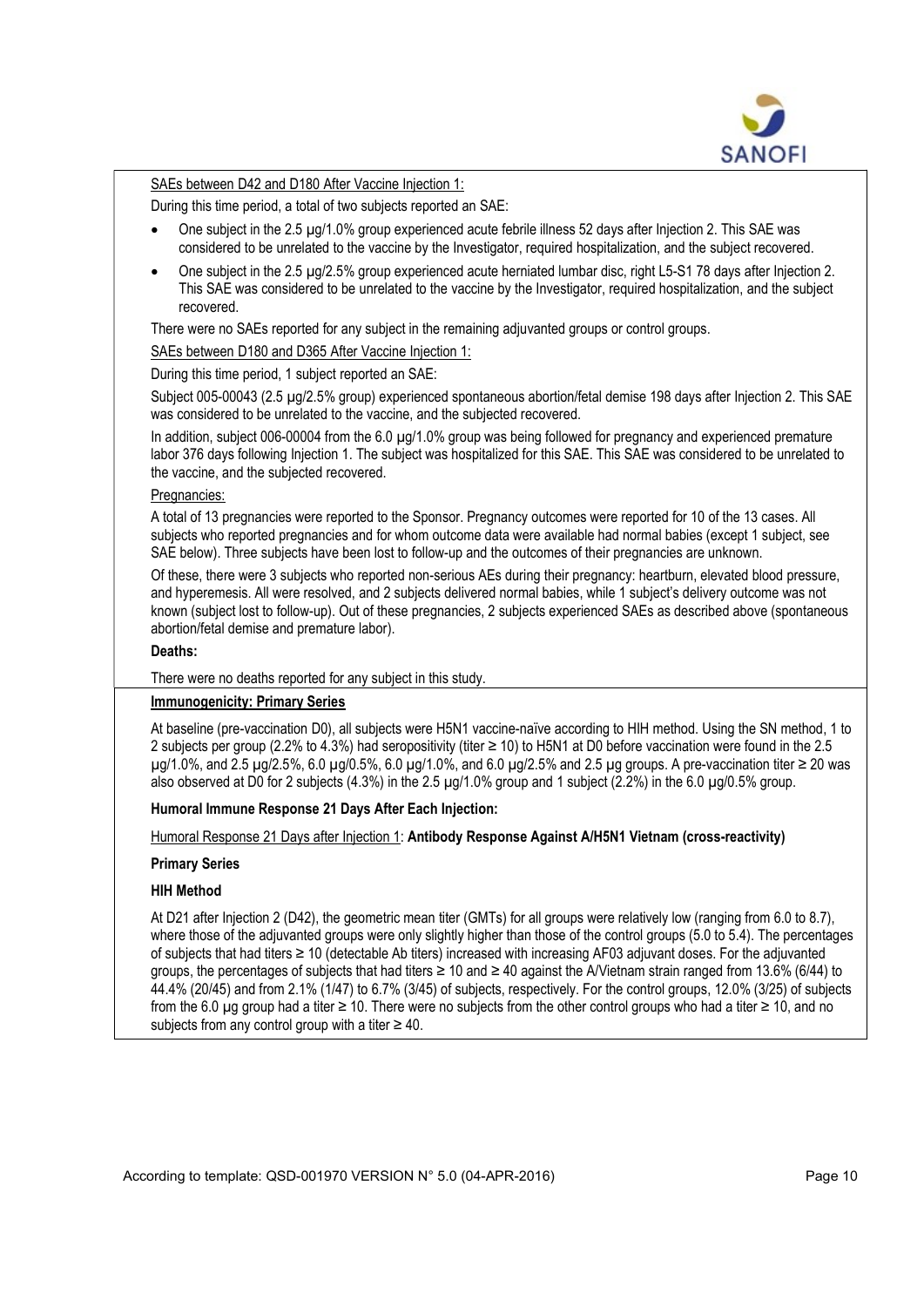

# SN Method

At D21 after Injection 2 (D42), the GMTs for all groups were relatively low (ranging from 6.0 to 8.7), where those of the adjuvanted groups were only slightly higher than those of the control groups (5.0 to 5.4). In general, the percentages of subjects that had titers ≥ 10 (detectable Ab titers) increased with increasing AF03 adjuvant dose. For the adjuvanted groups, the percentages of samples that had titers ≥ 10 and ≥ 40 were shown to be cross reactive against the A/Vietnam strain for 29.5% (13/44) to 71.1% (32/45) and 8.5% (4/47) to 28.9% (13/45) of subjects, respectively; and, for the control groups, titers  $\geq 10$  were achieved for 4.5% (1/22) to 16.0% (4/25) of subjects in the 2.5 µg and 6.0 µg groups, respectively, and 4.0% (1/25) of subjects in the placebo group. There were no subjects from the control groups who had a titer  $\geq 40$ .

While the humoral immune response (HIH Method) within 21 days after Injection 1 was low for all study groups, the response was higher in the adjuvanted groups than in the 3 control groups:

- The D21 GMTs ranged from 6.2 to 11.9 and from 5.0 to 5.1, respectively.
- The geometric mean titer ratio (GMTRs) (D21/D0) were 1.1 to 1.6, and 1.0, respectively.
- The percentage of subjects who achieved seroprotection was 0.0% to 21.3% (10/47) of subjects and no subjects, respectively.
- For all study groups, the percentages of subjects achieving significant increase or seroconversion after Injection 1 were 0.0% to 21.3% [10/47] of subjects and 0.0% in the adjuvanted and control groups, respectively.
- The percentages of subjects with titers  $\geq 10$  [1/dil] were 20.0% [9/45] to 57.4% [27/47] of subjects and zero to one (3.8%) subject, respectively.

Within the adjuvanted groups, the humoral immune response showed an increase with increased percentages of AF03 adjuvant  $(i.e., from 0.5\%$  to 1.0% and 2.5%). For the majority of the endpoints, these percentages were highest in the 6 µg antigen groups:

- The D21GMTs for the 2.5 µg doses ranged from 6.0 to 9.0 (from 0.5% to 2.5% adjuvanted groups, respectively); and the D21 GMTs for the 6.0 µg doses ranged from 6.3 to 11.9 (from 0.5% to 2.5% adjuvanted groups, respectively).
- The GMTRs (D21/D0) for the 2.5 µg doses ranged from 1.1 to 1.4 and (from 0.5% to 2.5% adjuvanted groups, respectively); and the GMTRs for the 6.0 µg doses ranged from 1.1 to 1.6 (from 0.5% to 2.5% adjuvanted groups, respectively, with the latter being the highest GMTR overall).
- The percentage of subjects who achieved seroprotection was low for all groups, with the highest percentage in the 2.5% adjuvanted groups (13.0% [6/46] and 21.3% [10/47] of subjects in the 2.5 µg and 6.0 µg antigen groups, respectively).
- The percentage of subjects who achieved significant increase or seroconversion (D0 to D21) was similar in the 2.5 µg and 6.0 µg antigen groups, with the highest percentage in the 2.5% adjuvanted groups (13.0% [6/46] and 21.3% [10/47] of subjects in the 2.5 µg/2.5% in the 6.0 µg/2.5% groups, respectively).

The percentages of subjects with detectable titers were similar for all adjuvanted groups, with the highest percentages in the 2.5 µg/2.5% and 6.0 µg/2.5% groups (57.4% [27/47] of subjects).

Similar immune response patterns were observed for the SN Method; however, responses were higher with the SN Method than with the HIH Method.

Humoral Response 21 Days after Injection 2:

Similar humoral immune response (HIH Method) patterns were observed at D21 post-Injection 2 (Day 42) as were observed at D21 post-Injection 1 (i.e., higher responses in adjuvanted groups than in control groups); however, responses were further amplified at a higher rate for the adjuvanted groups than for the control groups:

- The D42 GMTs ranged from 30.8 to 99.3 and from 5.0 to 6.2 respectively.
- The GMTRs (D42/D0) ranged from 3.3 to 10.2 and 1.0 to 1.1, respectively.
- The percentages of subjects who achieved seroprotection increased for the adjuvanted groups (52.5% [21/40] to 84.4% [38/45] of subjects post-Injection 2); however the number and percentage remained at zero subjects for the control

According to template: QSD-001970 VERSION N° 5.0 (04-APR-2016) Page 11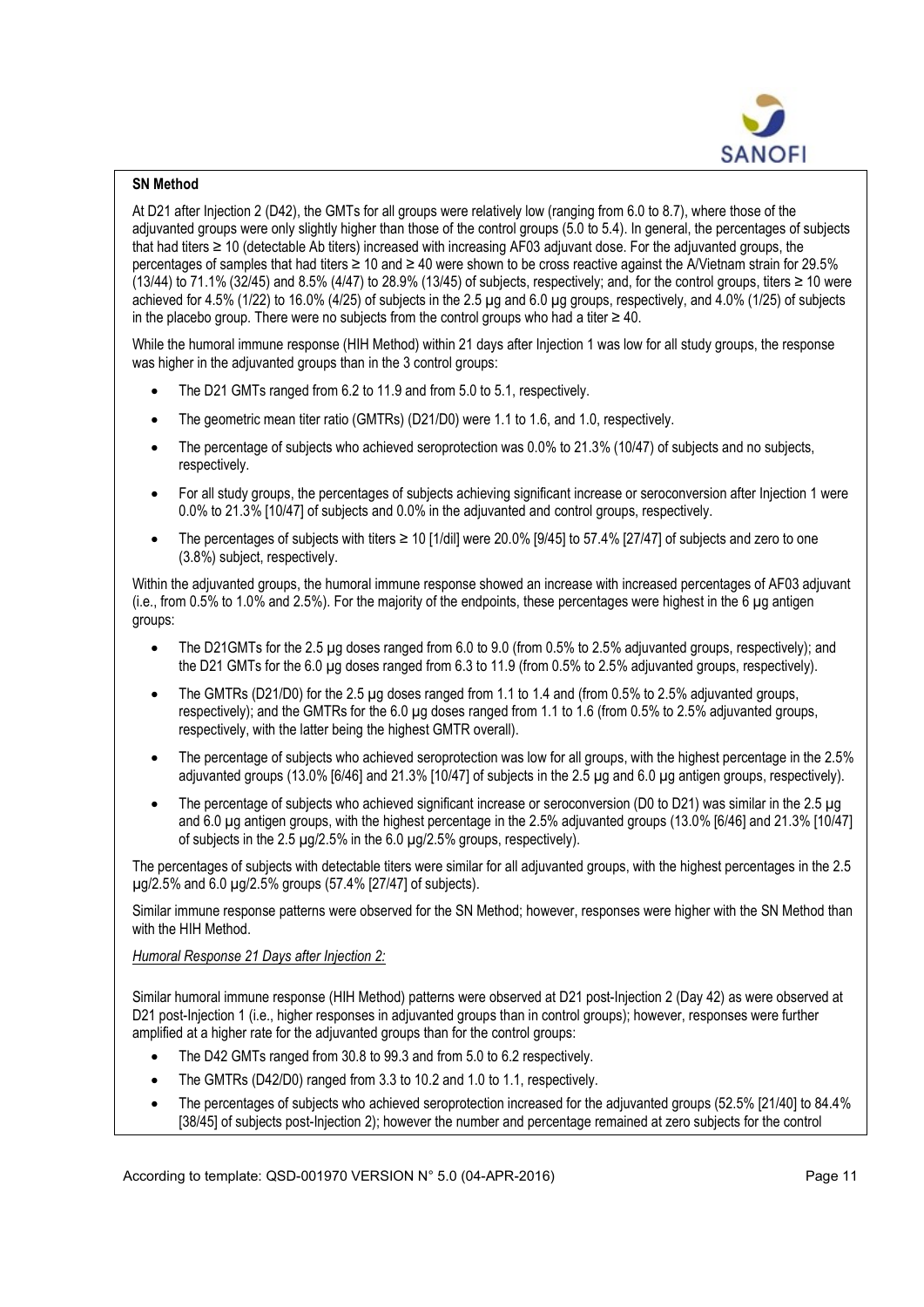

groups

- From baseline to 21 days post-Injection 2 (D42) in the adjuvanted groups, a significant increase in titer or seroconversion was achieved by 52.5% (21/40) to 84.4% (38/45) of subjects.
- Titers were detectable in the majority of subjects in all adjuvanted groups (77.5% [31/40] to 95.6% [43/45] of subjects); however, percentages had a limited increase for the control groups (0.0% to 20.0% [5/25] of subjects).

Within the adjuvanted groups, the humoral immune responses 21 days after Injection 2 showed similar patterns as those 21 days after Injection 1 (i.e., increased response with increased percentages of AF03 adjuvant [i.e., from 0.5% to 1.0% and 2.5%], and for the majority of the endpoints, these percentages were highest in the 6 µg antigen groups); however, all responses were amplified further after Injection 2:

- The D42 GMTs for the 2.5 ug doses ranged from 30.8 to 86.4 (from 0.5% to 2.5% adjuvanted groups, respectively); and the D42 GMTs for the 6.0 µg doses ranged from 30.8 to 99.3 (from 0.5% to 2.5% adjuvanted groups, respectively).
- The GMTRs (D42/D0) for the 2.5 µg doses ranged from 3.6 to 8.9 (from 0.5% to 2.5% adjuvanted groups, respectively); and the GMTRs for the 6.0 µg doses ranged from 3.3 to 10.2 (from 0.5% to 2.5% adjuvanted groups, respectively, with the latter being the highest GMTR overall).
- The percentage of subjects who achieved seroprotection was highest in the 2.5% adjuvanted groups (80.0% [36/45] and 84.4% [38/45] of subjects in the 2.5 µg and 6.0 µg antigen groups, respectively). For all other adjuvanted groups, percentages ranged from 52.5% (25/47) to 74.4% (32/43) of subjects.
- The percentage of subjects who achieved significant increase or seroconversion (D0 to D42) was 80.0% (36/45) and 84.4% (38/45) of subjects in the 2.5 µg/2.5% and in the 6.0 µg/2.5% groups, respectively. The percentages in all other groups were lower, with a range from 52.5% (21/40) to 74.4% (32/43) of subjects.
- Titers were detectable in the majority of subjects in all adjuvanted groups (ranged from 77.5% [31/40] to 95.6% [43/45] of subjects in the 2.5 µg antigen groups and from 88.6% [39/44] to 95.6% [43/45] of subjects in the 6.0 µg antigen groups), with the 2.5% adjuvanted groups being the highest percentages for each antigen dose.

Similar patterns were observed at 21 days post-Injection 2 using the SN Method; however, percentages were higher with the SN Method than with the HIH Method.

# Antibody Response Against A/H5N1 Vietnam (cross-reactivity)

## Primary Series

# HIH Method

At D21 after Injection 2 (D42), the GMTs for all groups were relatively low (ranging from 6.0 to 8.7), where those of the adjuvanted groups were only slightly higher than those of the control groups (5.0 to 5.4). The percentages of subjects that had titers ≥ 10 (detectable Ab titers) increased with increasing AF03 adjuvant doses. For the adjuvanted groups, the percentages of subjects that had titers  $\geq 10$  and  $\geq 40$  against the A/Vietnam strain ranged from 13.6% (6/44) to 44.4% (20/45) and from 2.1% (1/47) to 6.7% (3/45) of subjects, respectively. For the control groups, 12.0% (3/25) of subjects from the 6.0 µg group had a titer ≥ 10. There were no subjects from the other control groups who had a titer ≥ 10, and no subjects from any control group with a titer  $\geq 40$ .

# SN Method

At D21 after Injection 2 (D42), the GMTs for all groups were relatively low (ranging from 6.0 to 8.7), where those of the adjuvanted groups were only slightly higher than those of the control groups (5.0 to 5.4). In general, the percentages of subjects that had titers ≥ 10 (detectable Ab titers) increased with increasing AF03 adjuvant dose. For the adjuvanted groups, the percentages of samples that had titers ≥ 10 and ≥ 40 were shown to be cross reactive against the A/Vietnam strain for 29.5% (13/44) to 71.1% (32/45) and 8.5% (4/47) to 28.9% (13/45) of subjects, respectively; and, for the control groups, titers  $\geq 10$  were achieved for 4.5% (1/22) to 16.0% (4/25) of subjects in the 2.5 µg and 6.0 µg groups, respectively, and 4.0% (1/25) of subjects in the placebo group. There were no subjects from the control groups who had a titer ≥ 40.

According to template: QSD-001970 VERSION N° 5.0 (04-APR-2016) Page 12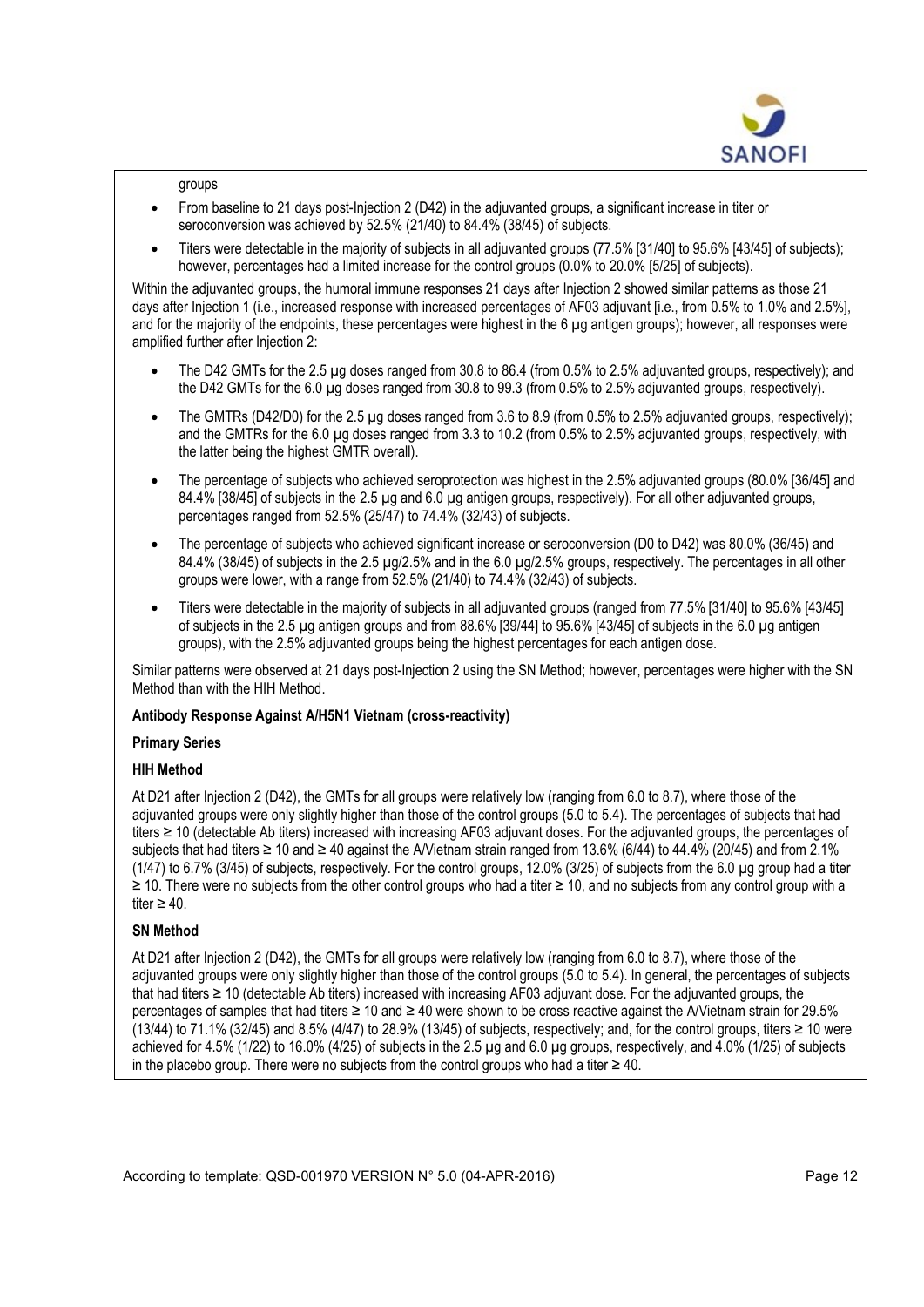

## Antibody Persistence (up to M12):

Antibody titers (HIH and SN methods) were obtained at Month 6 (M6 [D180]) and Month 12 (M12 [D365]) for all subjects.

While immune response decreased over time (at M6) for all study groups, responses for all endpoints were higher for the adiuvanted groups than for the control groups:

The general percentage of subjects with detectable Ab titers at M6 were similar for the 2.5 ug and 6.0 ug adjuvanted groups at each adjuvant percentage, with the highest percentages in the 2.5 µg/2.5% and 6.0 µg/2.5% groups:

For the 2.5 µg adjuvanted doses, the M6 GMTs (HIH Method) ranged from 6.7 to 12.4 (from the 0.5% to 2.5% adjuvanted groups, respectively, with the latter being the highest GMT overall); and for the 6.0 µg adjuvanted doses, the M6 GMTs ranged from 6.3 to 11.6 (from 0.5% to 2.5% adjuvanted groups, respectively). In the control groups, M6 GMTs (HIH Method) ranged from 5.0 to 5.6.

The proportion of subjects with detectable Ab titers were 61.0% [25/41] and 59.0% [23/39] of subjects in the 2.5 µg/2.5% and 6.0 µg/2.5% groups, respectively, and percentages in all other adjuvanted groups ranged from 20.0% (9/45) to 38.5% (15/39) of subjects. For the control groups, 0.0% to 4.5% (1/22) of subjects had detectable Ab titers.

The percentages of subjects with seroprotection were 19.5% [8/41] and 15.4% [6/39] of subjects in the 2.5 ug/2.5% and 6.0 µg/2.5% groups, respectively, and percentages in all other adjuvanted groups ranged from 0.0% to 4.4% (2/45) of subjects. For the control groups, 0.0% to 4.5% (1/22) of subjects achieved seroprotection.

For the proportion of subjects with SN Ab titers ≥ 20 (1/dil), the percentages were 87.8% [36/41] and 84.6% [33/39] of subjects in the 2.5 µg/2.5% and 6.0 µg/2.5% groups, respectively, and percentages in all other adjuvanted groups ranged from 54.1% (20/37) to 79.5% (31/39) of subjects. For titers  $\geq 40$  (1/dil), the percentages were 70.7% [29/41] and 64.1% [25/39] of subjects in the 2.5 µg/2.5% and 6.0 µg/2.5% groups, respectively, and percentages in all other adjuvanted groups ranged from 28.2% (11/39) to 48.7% (19/39) of subjects. The percentage of subjects with SN Ab titers ≥ 20 (1/dil) and ≥ 40 (1/dil) for all control groups was low, with 4.5% (1/22) to 13.0% (3/23) of subjects with a titer  $\geq 20$  (1/dil) and with one subject per group with a titer  $\geq$ 40 (1/dil).

## At M12:

The GMTs using the HIH method for subjects in all groups were 5.3, 5.6, and 6.4 for subjects in the 2.5 µg/0.5%, 2.5 µg/1.0%, and 2.5  $\mu$ g/2.5% groups, respectively; 5.0, 5.5, and 6.0 for subjects in the 6.0  $\mu$ g/0.5%, 6.0  $\mu$ g/1.0%, and 6.0  $\mu$ g/2.5% groups, respectively; and 5.0 for all subjects in the 2.5 µg, 6.0 µg, and placebo groups.

There were 2 subjects who were seroprotected according to the HIH method: 2.4% (1/41) of subjects from the 2.5 µg/1.0% group and 2.6% (1/47) of subjects from the 6.0 µg/2.5% group. No other subjects had levels of seroprotection from any group.

For the SN method, GMTs were 14.1, 10.9, 29.1, 11.4, 16.9, 29.0, 5.6, 5.6, and 5.0 for subjects in the 2.5 µg/0.5%, 2.5 µg/1.0%, 2.5 µg/2.5%, 6.0 µg/0.5%, 6.0 µg/1.0%, 6.0 µg/2.5%, 2.5 µg, 6.0 µg, and placebo groups, respectively.

The proportion of subjects with SN Ab titers  $\geq$  20 (1/dil) and  $\geq$  40 (1/dil) decreased among all adjuvanted groups at M12 compared to M6. The percentage of subjects with titers  $\geq$  20 (1/dil) were similar for the 2.5 µg and 6.0 µg groups at the 0.5% and 1.0% adjuvant level, ranging from 22.0% (9/41) to 37.1% (13/35). For titers ≥ 20 (1/dil), the highest percentages of subjects were in the 2.5 µg/2.5% and 6.0 µg/2.5% groups (59.0% [23/39] and 57.9% [22/38] of subjects, respectively). For titers ≥ 40 (1/dil), the highest percentages were in the 2.5 µg/2.5% and 6.0 µg/2.5% groups (46.2% [18/39] and 47.41% [18/38] of subjects, respectively), and percentages in all other adjuvanted groups were 25.7% (9/35), 17.1% (7/41), 5.3% (2/38), and 14.3% (5/35) of subjects for the 2.5 µg/0.5%, 2.5 µg/1.0%, 6.0 µg/0.5%, and 6.0 µg/1.0% groups, respectively. In the control groups, the percentage of subjects with SN Ab titers  $\geq 20$  (1/dil) was very low, with 6.3% (1/16) of subjects with titers  $\geq 20$  (1/dil) (from the 2.5 µg group only). No other subjects who received unadjuvanted vaccine or placebo had titers  $\geq$  20 (1/dil) or  $\geq$  40 (1/dil).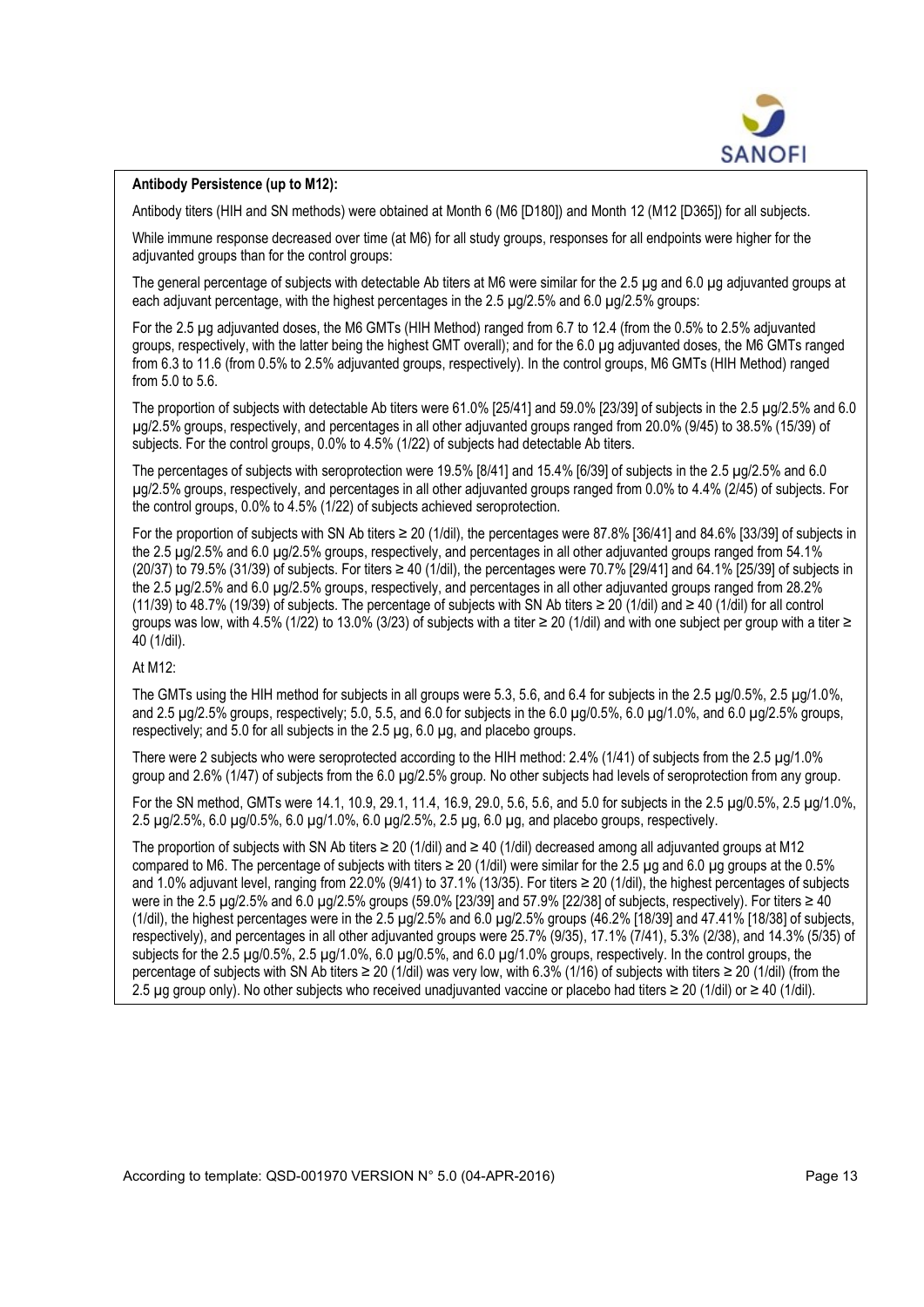

## Antibody Persistence: Booster phase (Pre-Booster)

At D456, pre-booster, the GMTs using the HIH method for the H5N1/Indonesia strain were similar among groups: 6.9, 6.3, and 5.0 for the 3.8 µg/2.5%, 7.5 µg/2.5%, and 7.5 µg groups, respectively.

One subject (3.2%) from the 7.5 µg/2.5% group had seroprotection according to the HIH method.

For the SN method, GMTs were 27.1, 25.1, and 5.0 for the 3.8 µg/2.5%, 7.5 µg/2.5%, and 7.5 µg groups, respectively.

The proportion of subjects with SN Ab titers ≥ 20 (1/dil) and ≥ 40 (1/dil) were higher in the adjuvanted groups than in the unadjuvanted group.

On Day 456, 58.6% (17/29) and 54.8% (17/31) of subjects had SN titers ≥ 20 (1/dil) for the 3.8 µg/2.5% and 7.5 µg/2.5% groups, respectively. For titers  $\geq 40$  (1/dil), there were 41.4% (12/29) and 38.7% (12/31) of subjects in the 3.8 µg/2.5% and 7.5 µg/2.5% groups, respectively. Subjects who received unadjuvanted vaccine did not have titers ≥ 20 (1/dil)

## Immunogenicity: Booster Phase

Antibody Response Against A/H5N1 Indonesia (Priming Strain)

The antibody response against the A/H5N1 Indonesia strain was analyzed at the following time points: pre-booster (D456), 8 days post boost (D464), and 21 days post boost (D477).

### HIH Method

GMTs and GMTR s:

Pre-booster, the titers across groups were 6.9, 6.3, and 5.0 for the 3.8 µg/2.5%, 7.5 µg/2.5%, and 7.5 µg groups, respectively. The 8- and 21-day post-booster GMTs were similar for the adjuvanted groups (range of 210.6 to 279.8) but were lower for the unadjuvanted group (10.0). All GMTs were lower at 6 months post-booster than at the 2 earlier time points post booster, and were lowest for the non-adjuvanted group (68.1, 67.7, and 8.5 for the 3.8 µg/2.5%, 7.5 µg/2.5%, and 7.5 µg groups, respectively).

GMTRs of D464/D456 were 18.7, 23.2, and 1.5 for the 3.8 µg/2.5%, 7.5 µg/2.5%, and 7.5 µg groups, respectively. For D477/D456, they were 19.6, 25.6, and 1.7, respectively. The GMTRs show that there was no change in the unadjuvanted group following a booster.

### Seroprotection:

Pre-booster, there was only 1 subject from the 7.5 µg/2.5% group who had seroprotection.

Both 8 and 21 days following the booster, 89.7% (26/29) and 100% of subjects from the 3.8  $\mu q/2.5$ % and 7.5  $\mu q/2.5$ % groups, respectively, achieved seroprotection. In the unadjuvanted group, 13.3% (2/15) and 18.8% (3/16) subjects achieved seroprotection at 8 and 21 days following the booster, respectively.

Seroconversion or Significant Increase:

In the adjuvanted groups, 89.7% and 100% of subjects in the 3.8 µg and 7.5 µg adjuvanted groups achieved seroconversion or significant increase Day 456 to Day 464 and Day 456 to Day 477. In the unadjuvanted group, a seroconversion or significant increase was achieved for 13.3% (2/15) of subjects Day 456 to Day 464 and 18.8% (3/16) of subjects Day 456 to Day 477.

### Detectable Antibodies:

Pre-booster, 27.6% (8/29) and 19.4% (6/31) of subjects had detectable antibodies in the 3.8 µg/2.5% and 7.5 µg/2.5% groups, respectively. There were no subjects in the unadjuvanted group with detectable antibodies. Eight and 21 days post-booster dose, 100% of the subjects from the adjuvanted groups, and 40.0% (6/15) and 43.8% (7/16) subjects in the unadjuvanted group, respectively, had detectable antibodies.

Six months post-booster dose, 89.3% (25/28), 96.6% (28/29) and 26.7% (4/15) of subjects in the 3.8 µg/2.5%, 7.5 µg/2.5%, and 7.5 µg groups, respectively, had detectable antibodies.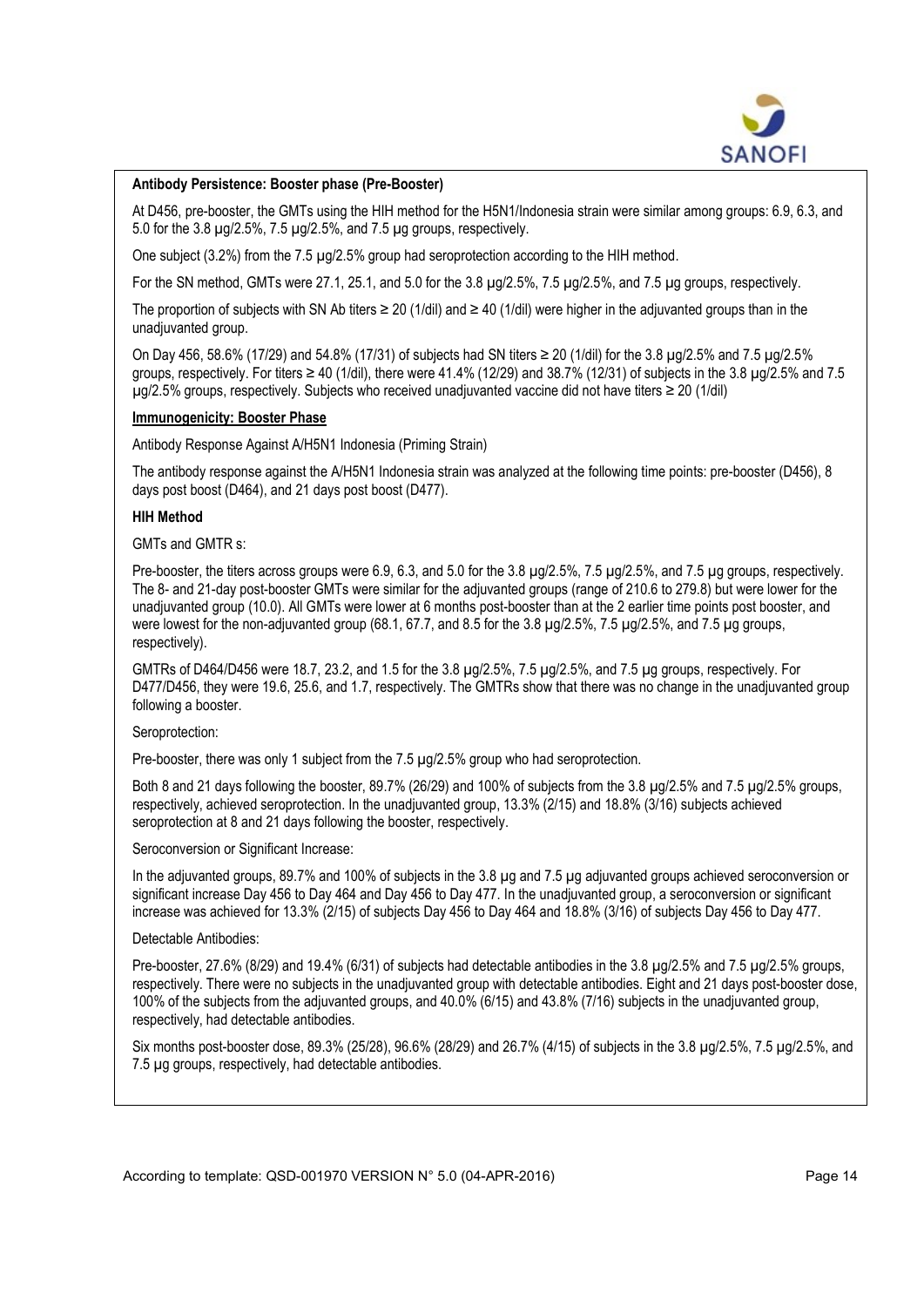

# SN method

## GMTs and GMTRs:

Pre-booster, the titers across adjuvanted groups were 27.1 and 25.1 for the 3.8 µg/2.5%, and 7.5 µg/2.5% groups, respectively. For the 7.5 µg group, the GMT was 5.0. The 8 and 21 days post-booster GMTs were similar for the adjuvanted groups (range of 2464.7 to 2826.4) but were lower for the unadjuvanted group (50.0 and 58.7 for 8 and 21 days, respectively). All GMTs were lower at 6 months post-booster, and were lowest for the unadjuvanted group (582.8, 662.7, and 24.4 for the 3.8 µg/2.5%, 7.5 µg/2.5%, and 7.5 µg groups, respectively).

GMTRs of D464/D456 for the groups were 75.0, 89.2, and 5.7 for the 3.8 µg/2.5%, 7.5 µg/2.5%, and 7.5 µg groups, respectively for D477/D456, they were 79.4, 94.3, and 6.7, respectively. The GMTRs show that there was a relatively small change in the unadjuvanted group following a booster.

## 4-Fold Increase:

While percentages of subjects with a 4-fold increase of titers at D464 and D477 (from D456) was 100% for the 3.8 µg/2.5%, and 7.5 µg/2.5% groups, the percentage of subjects with a 4-fold increase of titers in the 7.5 µg group was 53.3% for D464 and 50.0% for D477. There was little to no 4-fold increase in titers from D464 to D477 for any group.

## Antibody Response Against A/H5N1 Bar Headed Goose (Booster Strain)

The antibody response against the A/H5N1 Bar Headed Goose strain was analyzed at the following time points: pre-booster (D456), 8 days post boost (D464), and 21 days post boost (D477).

## HIH Method

Pre-booster dose, most subjects had a titer <10; there was 1 subject in the 7.5 µg/2.5% who had a titer ≥ 40. GMTs were from 5.00 to 5.91 among all groups.

Eight days post-booster dose, only 1 subject (3.4%) in the adjuvanted groups had a titer < 10 (from the 3.8 µg/2.5% group), while 60.0% (9/15) of subjects in the unadjuvanted group had a titer <10. The percentage of subjects that had ≥ 40 (seroprotective level) was 96.7% (29/30) of subjects in the 7.5 µg/2.5% group and 89.7% (26/29) of subjects in the 3.8 µg/2.5% group. Only 1 subject (6.7%) in the 7.5 µg group achieved seroprotection. The GMTs were higher in the adjuvanted groups (201 and 234 for the 3.8 µg/2.5% group and the 7.5 µg/2.5% group, respectively) than the unadjuvanted group (9.33). Most subjects in the adjuvanted groups achieved a significant increase or seroconversion pre-booster dose to 8 days post-booster dose (88.0% to 96.7%), compared to 6.7% in the unadjuvanted group. The GMT ratios for each group were 19.6 and 21.4 for the 3.8 µg/2.5% group and 7.5 µg/2.5% group, respectively, and 1.38 for the 7.5 µg group.

Twenty-one days post-booster dose, only 2 subjects (6.9%) in the adjuvanted groups had a titer < 10 (from the 3.8 µg/2.5% group), while 62.5% (10/16) of subjects in the unadjuvanted group had a titer <10. The percentage of subjects that had ≥ 40 (seroprotective level) was 100% (31/31) of subjects in the 7.5 µg/2.5% group and 89.7% (26/29) of subjects in the 3.8 µg/2.5% group. Four subjects (25.0%) in the 7.5 µg group achieved seroprotection. The GMTs were higher in the adjuvanted groups (201 and 280 for the 3.8 µg/2.5% group and the 7.5 µg/2.5% group, respectively) than the unadjuvanted group (11.6). Most subjects in the adjuvanted groups achieved a significant increase or seroconversion from pre-booster dose to 21 days post-booster dose (88.0% to 100%), compared to 25.0% in the unadjuvanted group. The GMT ratios for each group were 19.8 and 25.6 for the 3.8 µg/2.5% group and 7.5 µg/2.5% group, respectively, and 1.76 for the 7.5 µg group.

## SN Method

Pre-booster dose, most subjects had a titer < 10; there were 3 (10/3%) and 2 (6.5%) subjects in the 3.8 µg/2.5% and 7.5 µg/2.5%, respectively, who had a titer ≥ 40. GMTs were 10.2, 9.00, and 5.00 for the 3.8 µg/2.5%, 7.5 µg/2.5%, and 7.5 µg groups, respectively.

Eight days post-booster dose, all subjects from the adjuvanted groups had detectable antibodies, while 46.7% (7/15) of subjects in the unadjuvanted group had no detectable antibodies (titer <10). The percentage of subjects that had a titer ≥ 40 was 100% of subjects in the adjuvanted groups, and 40.0% (6/15) in the 7.5 µg group. The GMTs were higher in the adjuvanted groups (1183 and 1321 for the 3.8 ug/2.5% group and the 7.5 ug/2.5% group, respectively) than the unadjuvanted group (22.7). All subjects in the adjuvanted groups achieved a significant increase from pre-booster dose to 8 days post-booster dose, compared to 40.0% in the unadjuvanted group. The GMT ratios for each group were 78.9 and 96.2 for the 3.8 µg/2.5% group and

According to template: QSD-001970 VERSION N° 5.0 (04-APR-2016) Page 15